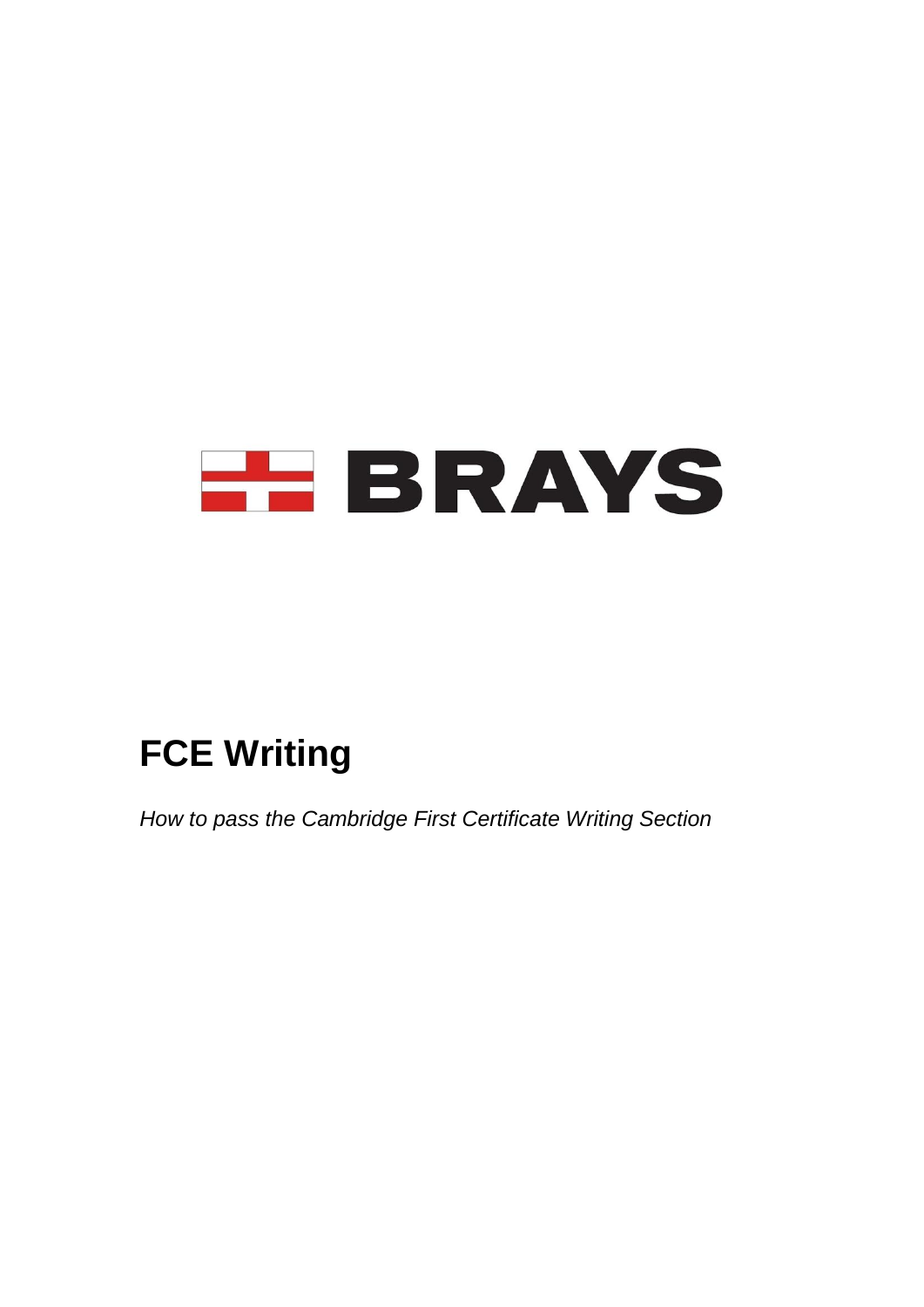

## **Index:**

| Sample questions (Writing formal letters and emails)  11   |  |
|------------------------------------------------------------|--|
|                                                            |  |
|                                                            |  |
|                                                            |  |
| Sample Questions (Writing Informal Letters and emails)  14 |  |
|                                                            |  |
|                                                            |  |
|                                                            |  |
|                                                            |  |
|                                                            |  |
|                                                            |  |
|                                                            |  |
|                                                            |  |
|                                                            |  |
|                                                            |  |
|                                                            |  |
|                                                            |  |
|                                                            |  |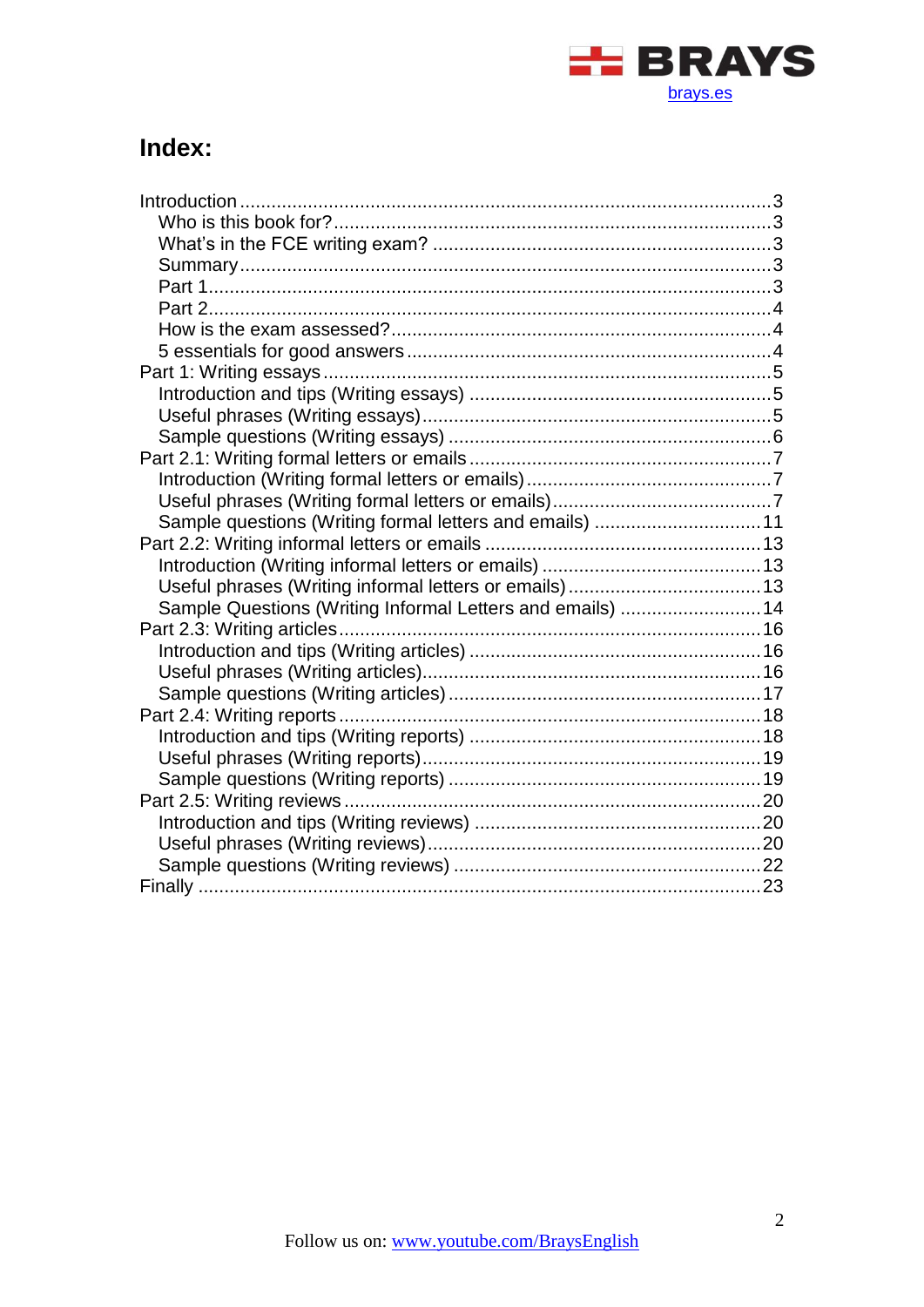

## <span id="page-2-0"></span>**Introduction**

## <span id="page-2-1"></span>**Who is this book for?**

This book is for **students** who want good marks in the writing section of the Cambridge Fist Certificate Exam (FCE). It is also useful for *any* Upper Intermediate student who would like to improve his or her writing.

It is also for **teachers.** Use it exactly as you like. Forward it to students. Print it out. Use it in class. It's completely up to you.

I hope you find it useful.

Enjoy your English and every success with exams.

Alan Bray

Santander, July 2016.

P.S. You can find other free materials to help you prepare for the B2 First Certificate Exam at the following website, [brays.es](http://brays.es/)

To buy a Complete FCE or FCE for Schools Online Course with 100 – 150 hours of Listening, Reading, and Use of English practise (including over 50 Exam Practice Papers) [click here.](https://brays.es/online/descripcion/) Simply practise and take the mock exams until you are sure of exam success.

Spanish speakers can [access this page.](https://brays.es/online/descripcion/)

## <span id="page-2-2"></span>**What's in the FCE writing exam?**

In the two parts of the Cambridge English: First Writing paper, you have to show that you can write different types of text in English.

#### <span id="page-2-3"></span>**Summary**

**Time allowed:** 1 hour 20 minutes

**Number of parts:** 2

**Number of questions:** Part 1: one compulsory question, Part 2: one question from a choice of three

**Types of task:** Articles, email, essay, letter, report, review.

<span id="page-2-4"></span>**Part 1**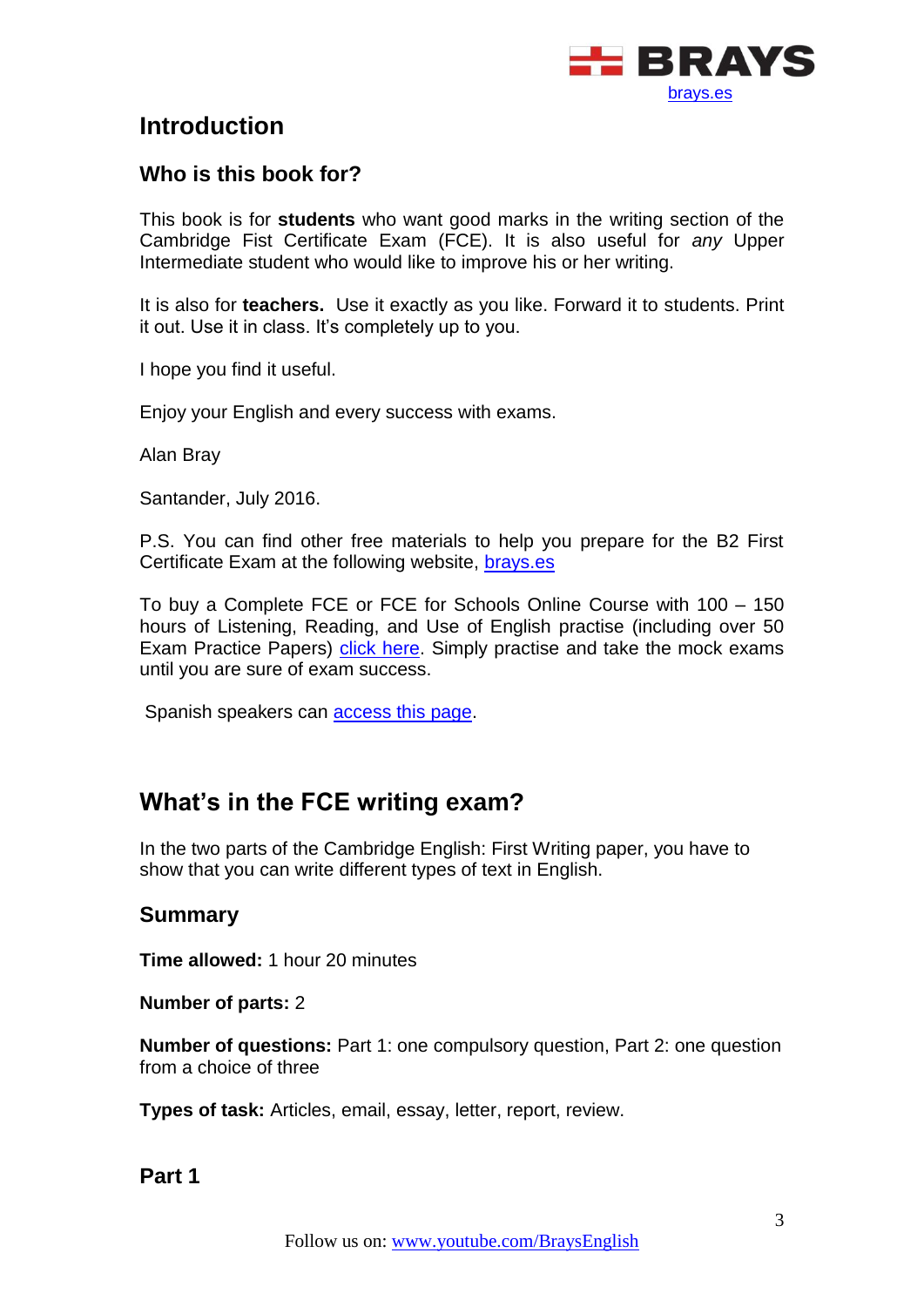

You are given an essay title and two ideas clearly linked to the title. You write an essay giving your opinions about the title, using the ideas given. You must also add a third, different idea of your own linked to the title. The title will be a subject of general interest – you won't need any specialised knowledge.

**What do I have to practise?** Using language functions, such as evaluating, expressing opinions, hypothesising, justifying, persuading.

**How many questions are there?** One compulsory question.

<span id="page-3-0"></span>**How much do I have to write?** 140–190 words.

#### **Part 2**

**What's in Part 2?** You write a text from a choice of text types – article, email/letter, report or review. To guide your writing, you'll be given information about context, topic, purpose and target reader.

**What do I have to practise?** Writing different types of text that could be included in the exam.

**How many questions are there?** One task to be selected from a choice of three.

<span id="page-3-1"></span>**How much do I have to write?** 140–190 words

#### **How is the exam assessed?**

Answers are assessed using both a general mark scheme, which is used for all the questions, and a separate task-specific mark scheme for each question. The criteria used to assess the candidates' answers in the general mark scheme include:

- range of structure, vocabulary and expression
- effectiveness of organisation, including paragraphing and linking devices
- accuracy of grammar and spelling
- awareness of the situation and target reader.

## <span id="page-3-2"></span>**5 essentials for good answers**

- 1. Answer the question
- 2. Plan
- 3. Use paragraphs
- 4. Revise your work
- 5. Make sure you answer the question exactly and no more.

It is essential to plan your writing. This should take at least 10 minutes to plan for each question.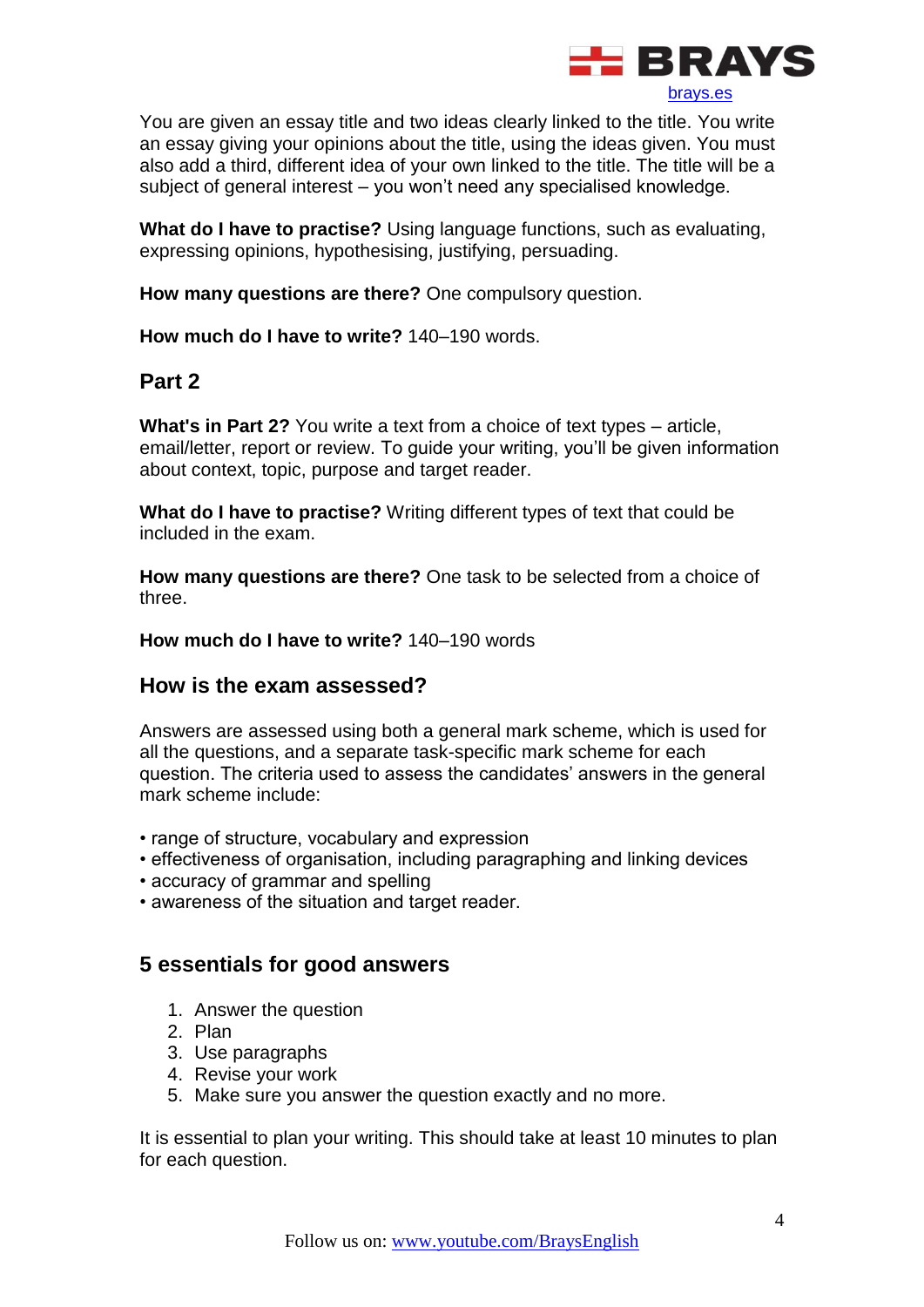

In a relatively short piece of writing you will need 4 or 5 paragraphs. The first paragraph will be your introduction. Paragraphs 2, 3 and perhaps 4, will contain the body of your answer, and the last paragraph your concluding comments.

Allow at least 5 minutes for each question to check your answer. Look out for silly mistakes with tenses, word order, spellings etc.

## <span id="page-4-0"></span>**Part 1: Writing essays**

## <span id="page-4-1"></span>**Introduction and tips (Writing essays)**

- 1. ANSWER THE QUESTION.
- 2. PLAN your essay.
- 3. REVISE your essay to correct mistakes.
- 4. 4 or 5 PARAGRAPHS, with introduction and conclusion.
- The *first paragraph* should be a general introduction.
- In the *middle paragraphs* develop your arguments. Give reasons to support your argument. Use a variety of discussive words and phrases. Give examples where possible. Use formal language. Don't use contractions (we're, I've etc.)
- The *final paragraph* is the best place to express your opinion clearly.

## <span id="page-4-2"></span>**Useful phrases (Writing essays)**

#### **Presenting two advantages or disadvantages together:**

- *not only … but … also*
- *not only … but also*

#### **Presenting two opposing views:**

*on the one hand, on the other hand*

#### **Expressing Contrast:**

- *nevertheless*
- *even so*
- *even though*
- *however*
- *in spite of*
- *despite*
- *but*
- *although*

#### **Expressing results:**

*because of this*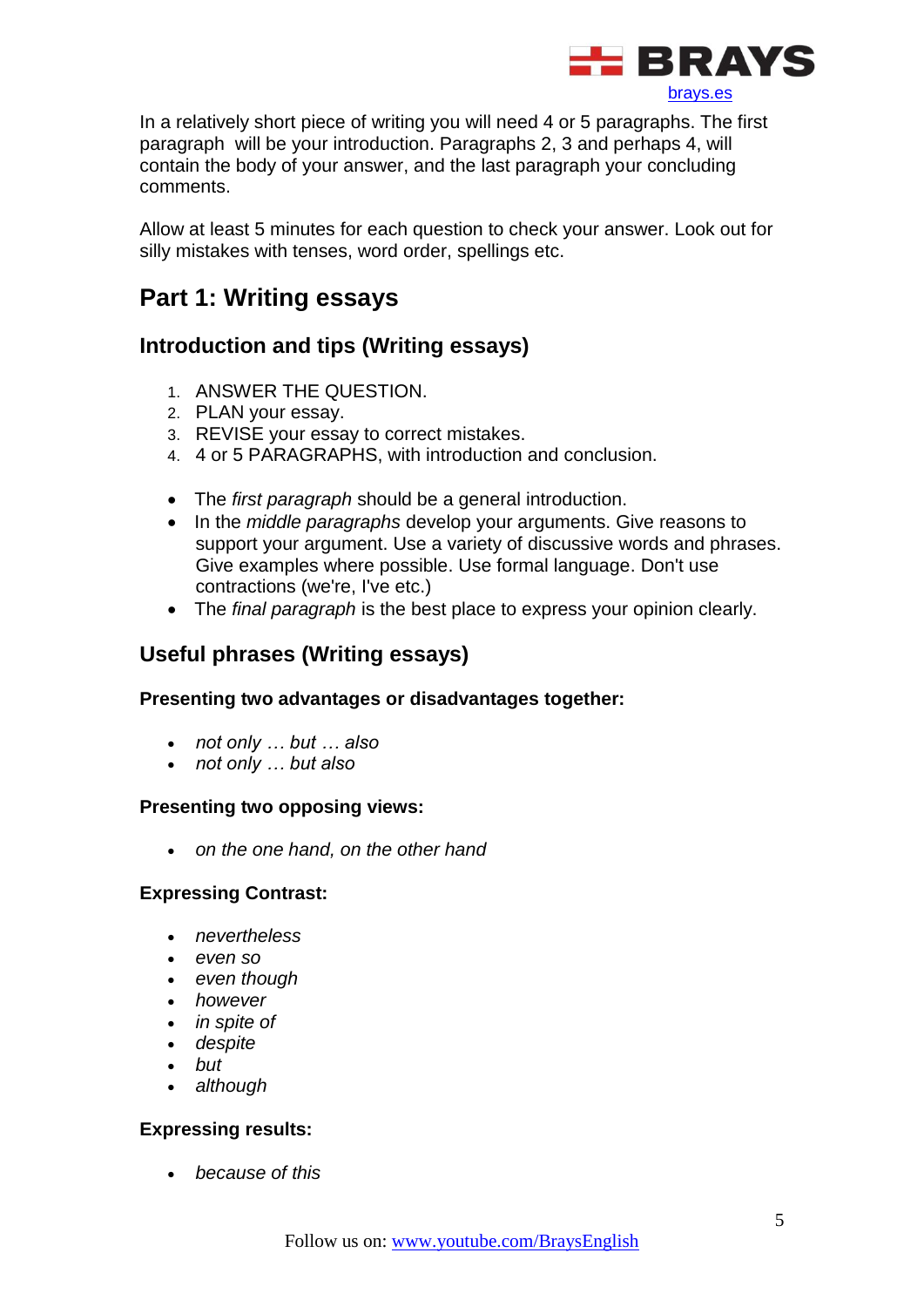

- *therefore*
- *thus*
- *as a result*
- *for this reason*
- *consequently*

#### **Giving examples:**

- *such as*
- *like*
- *for example*
- *for instance*

#### **Expressing the opinion of someone else:**

- *some people say*
- *some people say that*
- *many people say*
- *many people say that*
- *people often say*
- *it is said*
- *it is said that*
- *according to*

## <span id="page-5-0"></span>**Sample questions (Writing essays)**

1. You have done a project on transport in your English class. Your teacher has asked you to write an essay giving your opinions on the following statement.

*Because cars are so convenient public transport has no future.* 

Write your **essay in 140-190 words** in an appropriate style.

2. You have had a discussion on fashion in your English class. Your teacher has asked you to write an essay, giving your opinions on the following statement.

*Young people never want to dress the same as their parents*

Write your **essay in 140-190 words** in an appropriate style.

3. You have had a discussion on the media's treatment of famous people in your English class. Your teacher has asked you to write an essay, giving your opinions on the following statement.

*Famous people such as footballers, film stars and politicians, deserve to have a private life without journalists constantly following them.*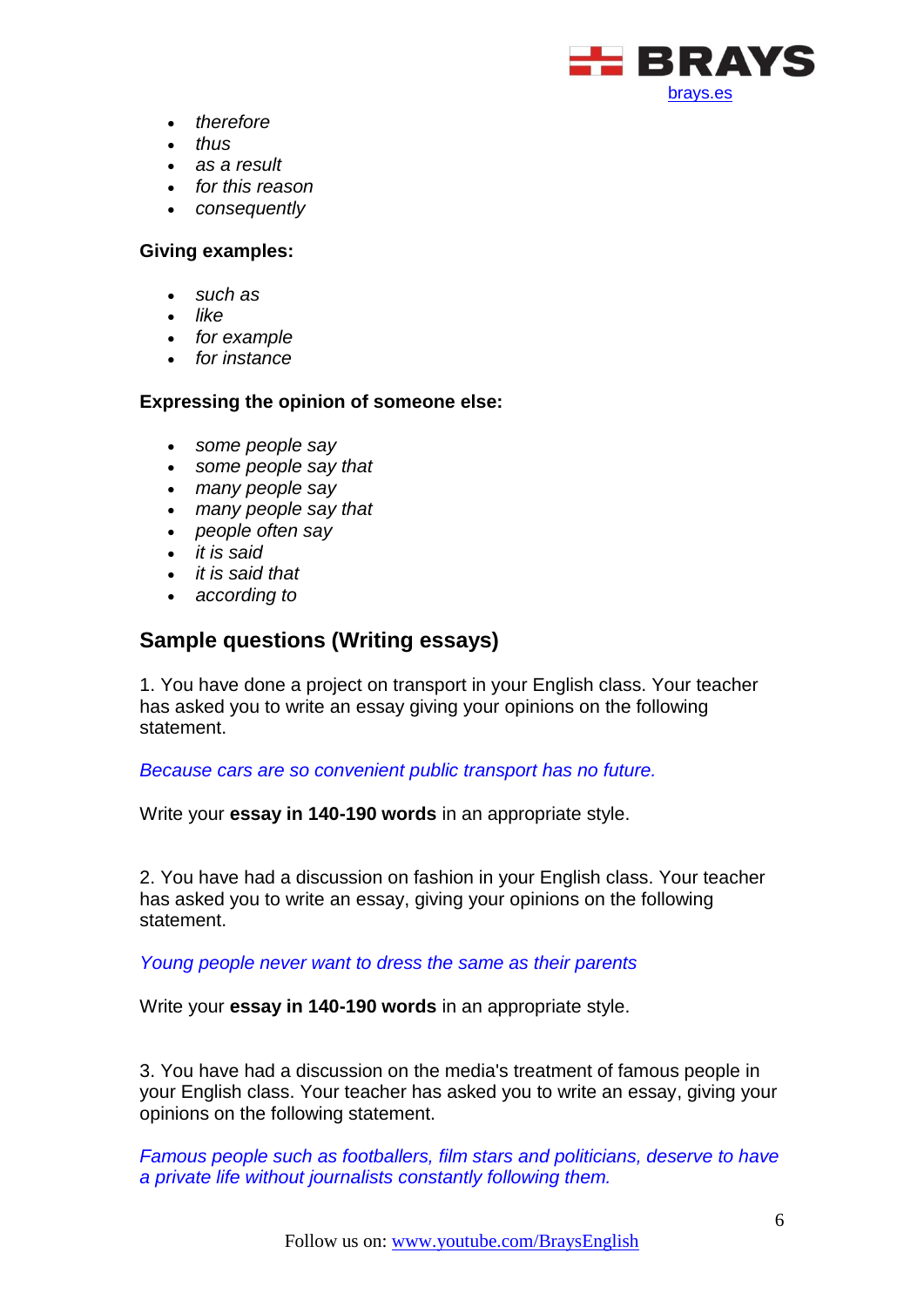

Write your **essay in 140-190 words** in an appropriate style.

[This page](http://www.firstcertificatewriting.co.uk/live/paper-2-writing-part-1-essays/) from First Certificate Writing gives 5 further titles with sample plans and answers. An excellent page.

## <span id="page-6-0"></span>**Part 2.1: Writing formal letters or emails**

## <span id="page-6-1"></span>**Introduction (Writing formal letters or emails)**

Writing formal letters is a necessary skill that you need for most ESL or EFL exams at Intermediate Level and above.

Examples:

- You are given an article to read from a newspaper. You write to the newspaper disagreeing with the article.
- You write to complain about something.
- You write making suggestions about something.
- You write requesting information.
- You write giving information.
- You write requesting permission.

## <span id="page-6-2"></span>**Useful phrases (Writing formal letters or emails)**

#### **a) Writing formal letters generally:**

Greetings:

- *Dear Sir*
- *Dear Madam*
- *Dear Sir/Madam*
- *Dear Mr Brown*
- *Dear Ms Jones etc.*

#### Reason for writing:

- *I am writing in response to your article/advertisement/letter*
- *I am writing with regard to your article/advertisement/letter*
- *I am writing regarding your article/advertisement/letter*
- *I am writing on behalf of*

Ending the letter:

- *I look forward to receiving your reply*
- *I look forward to your reply*
- *I look forward to hearing from you*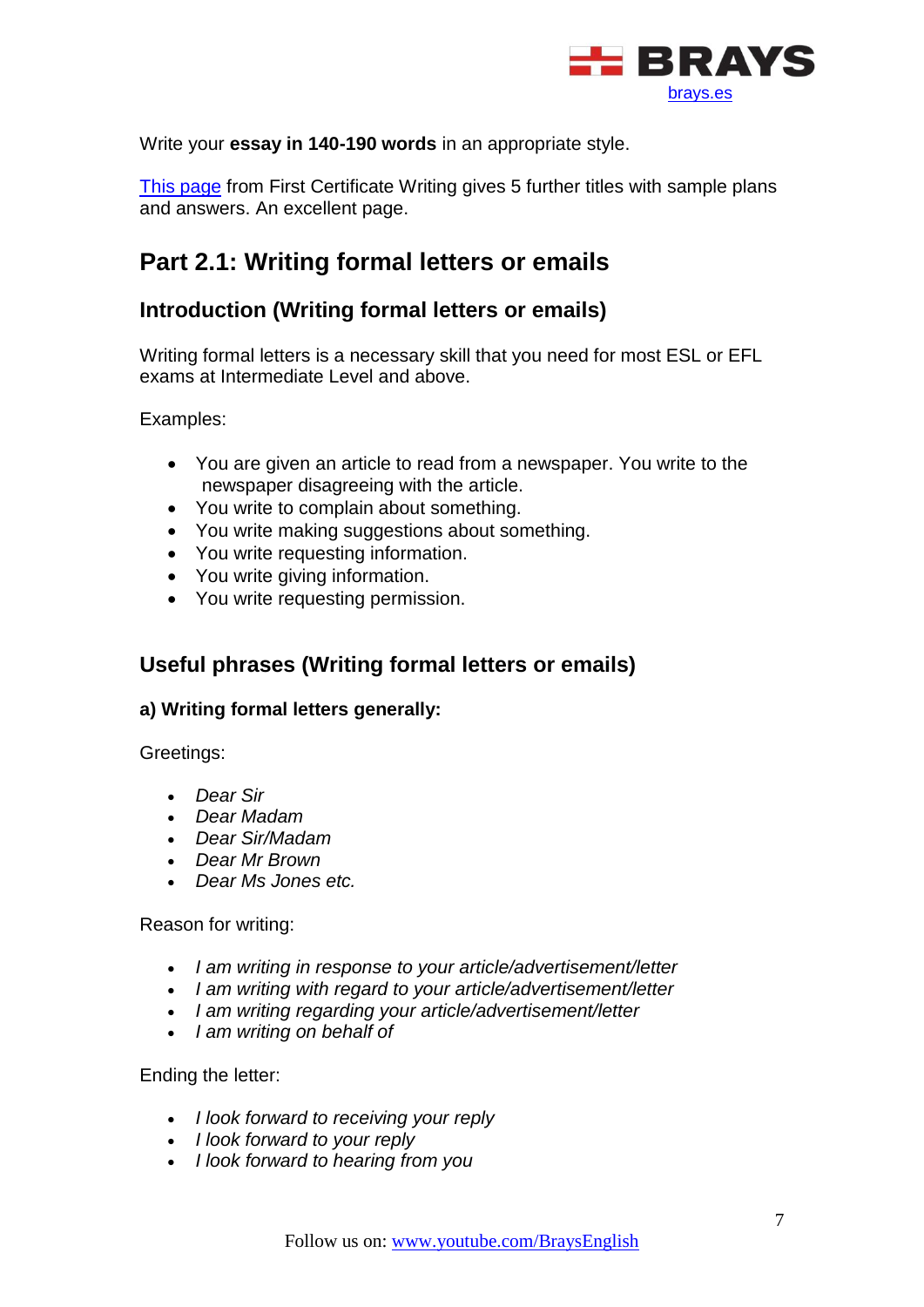

- *I am, yours faithfully (if you don't know the name of the person you are writing to)*
- *I am, yours sincerely (if you know the name of the person you are writing to)*
- *Yours faithfully*
- *Yours sincerely*

#### **b) Writing formal letters to complain:**

Reason for writing:

- *I am writing in order to complain about*
- *I am writing to complain about*

Introducing the complaint:

- *Firstly*
- *In the first place*
- *First of all*
- *My first complaint is*
- *The first problem is*
- *The first thing I would like to draw your attention to is*
- *My first concern is*

Introducing further complaints:

- *Secondly*
- *In the second place*
- *Not only …….but also*
- *In addition*
- *In addition to this*
- *Added to this*
- *…….was also unacceptable*

Demanding action:

- *I suggest that you replace the item*
- *I therefore suggest that I be given a full refund*
- *I would be grateful if my money was refunded*
- *I would be grateful if you could give me a full refund*

Ending the letter:

- *I look forward to hearing from you*
- *I look forward to receiving a full refund*
- *I look forward to receiving a replacement*
- *I look forward to receiving your explanation*

#### **c) Writing formal letters to make suggestions:**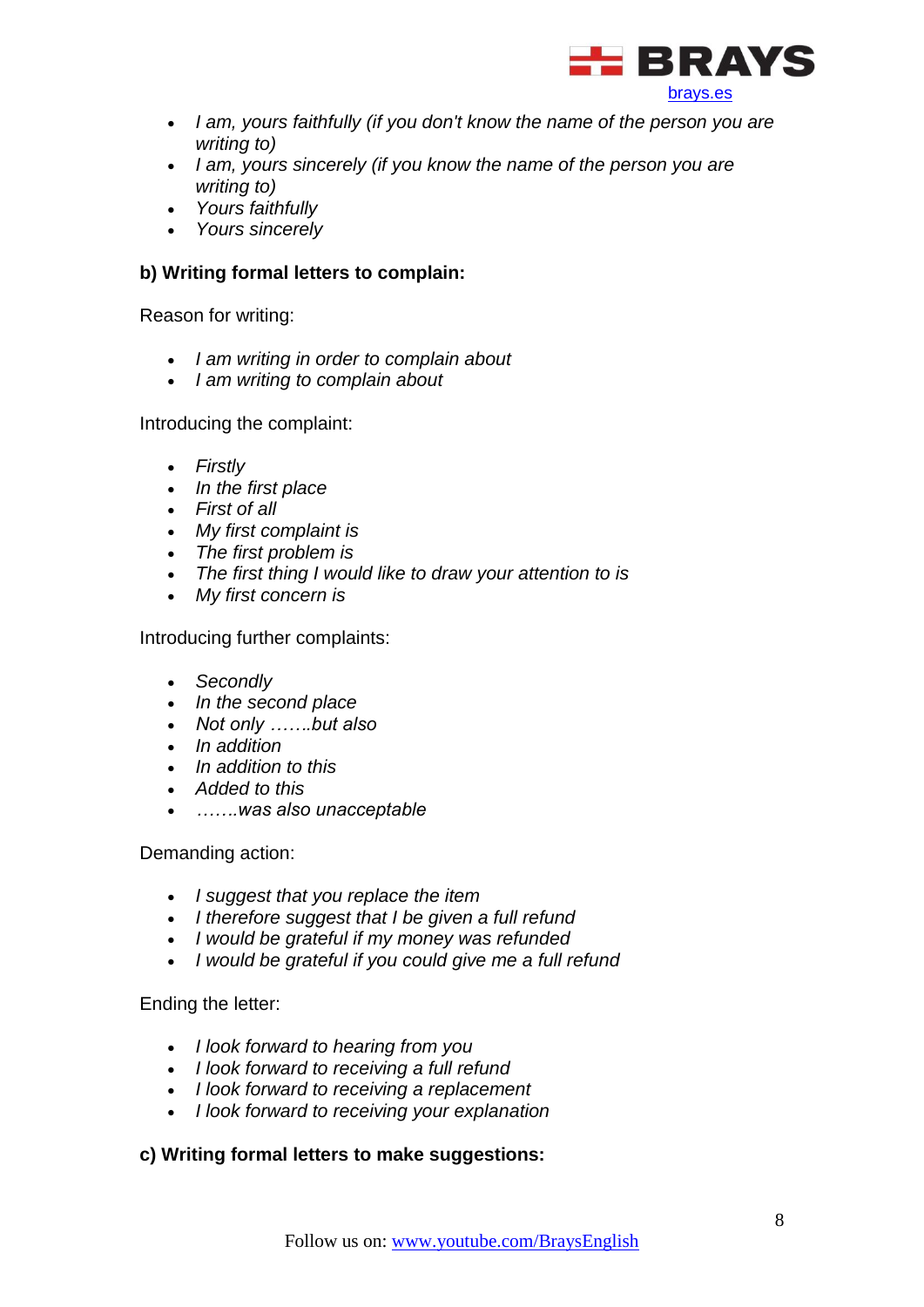

Reason for writing:

- *I am writing to suggest*
- *I am writing to arrange*
- *I am writing to offer suggestions*
- *I am writing make arrangements*

Making first suggestion:

- *My first suggestion is*
- *First of all I suggest*
- *I would like to suggest*

Making further suggestions:

- *Another possibility is*
- *A further possibility is*
- *I further suggest*
- *I would further suggest*
- Secondly

Offering a choice:

- *Would you therefore mind choosing between ….?*
- *Either……or*
- *You might choose either ……. or*

#### **d) Writing formal letters to request information**

Reason for writing:

- *I am writing to receive further information about*
- *I am writing to enquire about*
- *I am writing to receive more detailed information about*
- *I am writing to receive further details about*

Requesting first piece of information:

- *The first thing I would like to know is*
- *First of all I would like to know*
- *I wonder if you would mind telling me first of all ….?*

Requesting further information:

- *Could you also tell me….?*
- *Could you also inform me ….?*
- *Would you also mind informing me ….?*
- *Would you also mind telling me ….?*
- *Do you know ….?*
- *I would also like to know if*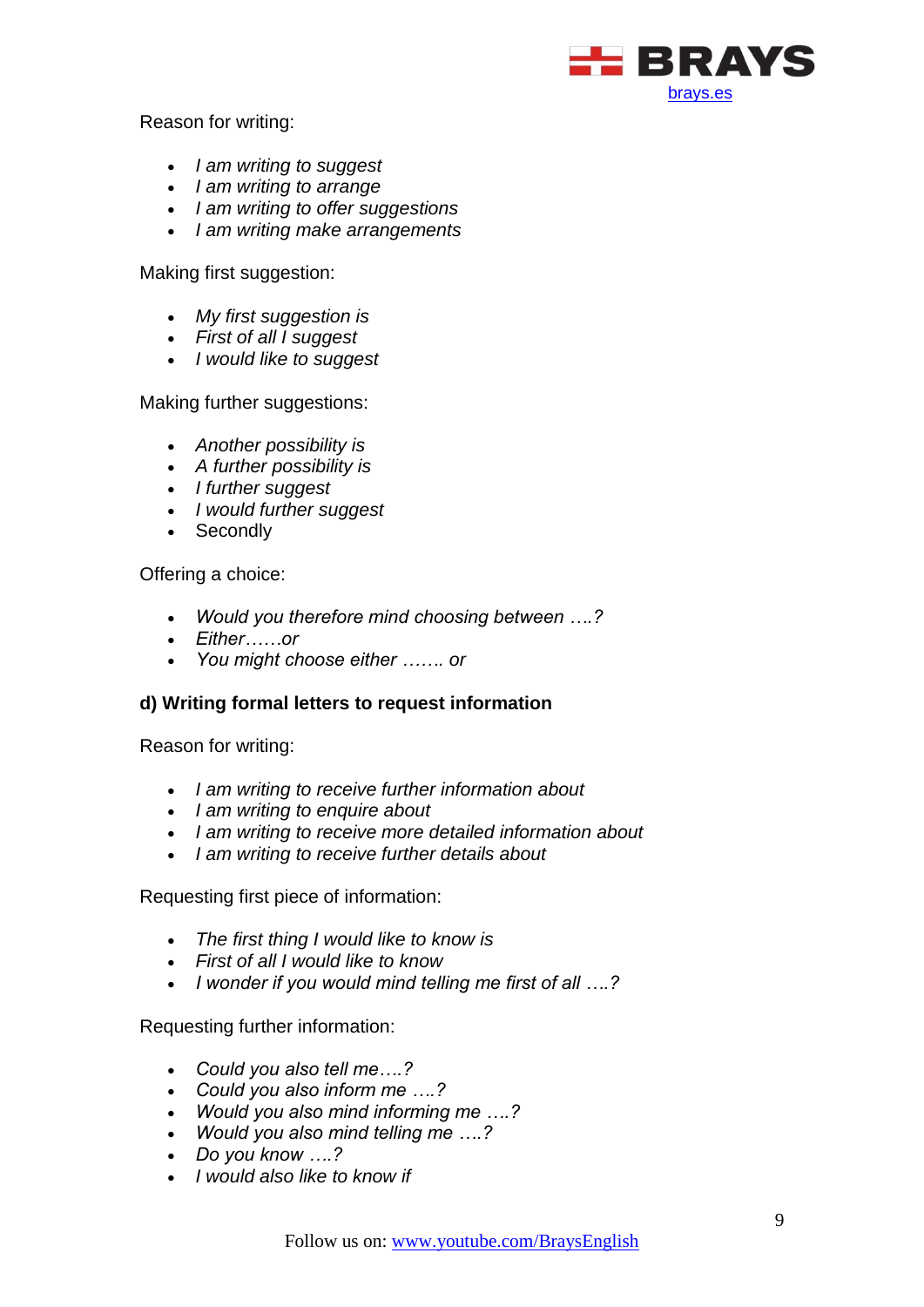

- *I would also like to know whether*
- *I hope you might also let me know about …*

Thanking for information:

- *I would like to thank you in advance for this information*
- *Thanking you in advance for this information*
- *Thanking you in advance*

#### **e) Writing formal letters to give information:**

Reason for writing:

- *I am writing to inform you about*
- *I am writing to provide you with information about*
- *I am writing to let you know that*

Providing first point:

- *The first thing I would like to inform you of is*
- *The first thing I would like to tell you is*
- *The first thing I wish to inform you of is*
- *I would like to begin by informing you*

Providing further points:

- *I would also like to let you know that*
- *I would also like to inform you that*
- *You might also find the following information useful*
- *It might also be useful for you to know that*
- *Another piece of information that might be useful*

Ending the letter:

- *If you require further information, please do not hesitate to as*
- *If I can be of further assistance, please do not hesitate to ask*
- *I will willingly provide further information on request*
- *I am at your disposal should you require further information*
- *I am at your disposal should you need further assistance*
- *Please do not hesitate to ask should you require further information*

#### **f) Writing formal letters to request permission**

Reason for writing:

- *I am writing to ask permission to*
- *I am writing to ask permission for*
- *I am writing to request permission to*
- *I am writing to request permission for*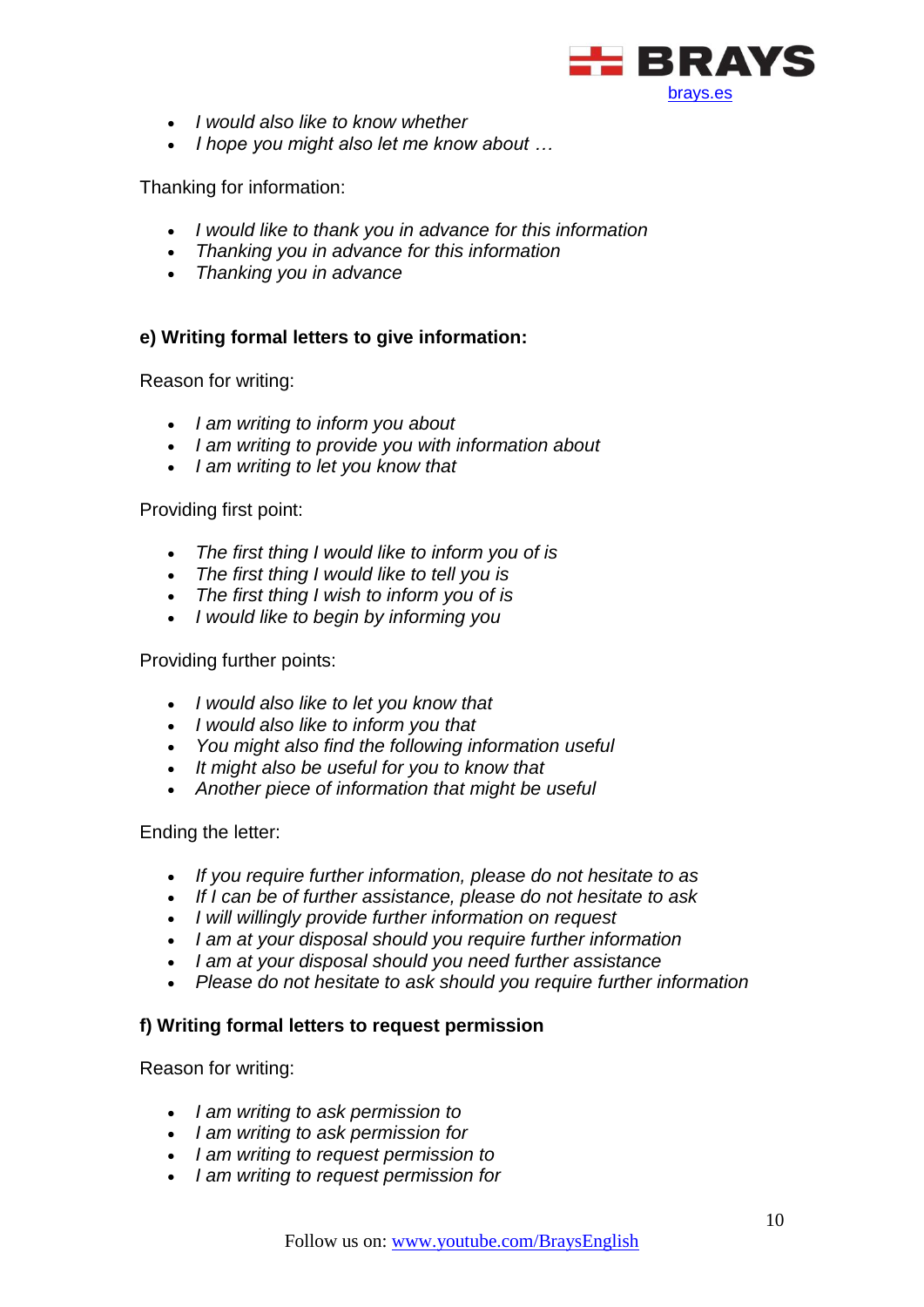

*I am writing to ask if I might*

Making first request:

- *Firstly I wonder if you would*
- *First of all I wonder whether you would mind*
- *The first request I would like you to consider is*

Making further requests:

- *I would be grateful if you would also consider*
- *I wonder if it might be possible for me to*
- *I would also like to request permission for*
- *I would also like to request permission to*

Thanking for permission

- *Many thanks for kindly considering my requests*
- *Thank you for considering my requests*

## <span id="page-10-0"></span>**Sample questions (Writing formal letters and emails)**

1. You are helping to organise a visit to an English Language Academy in Manchester. You have received a letter from John Webster, the director of the Academy. Read the letter and the notes you have made. Then write a letter to Mr Webster using all your notes.

*I am very glad to see that you are coming to our academy in July. I am sure you will all have a very enjoyable time and that you will learn a lot of English.*

*Your can either stay all together in a youth hostel, or individually with local families. Please tell me which you would prefer.*

*Tell me something about your group so that I can organise interesting spare time activities. What sort of things do they like doing?*

*Please ask if you need any further information.*

*Yours sincerely,*

*John Webster*

Your notes:

- Paragraph 1 learning a lot of English is very important because .....
- Paragraph  $2 say$  which you prefer, and why.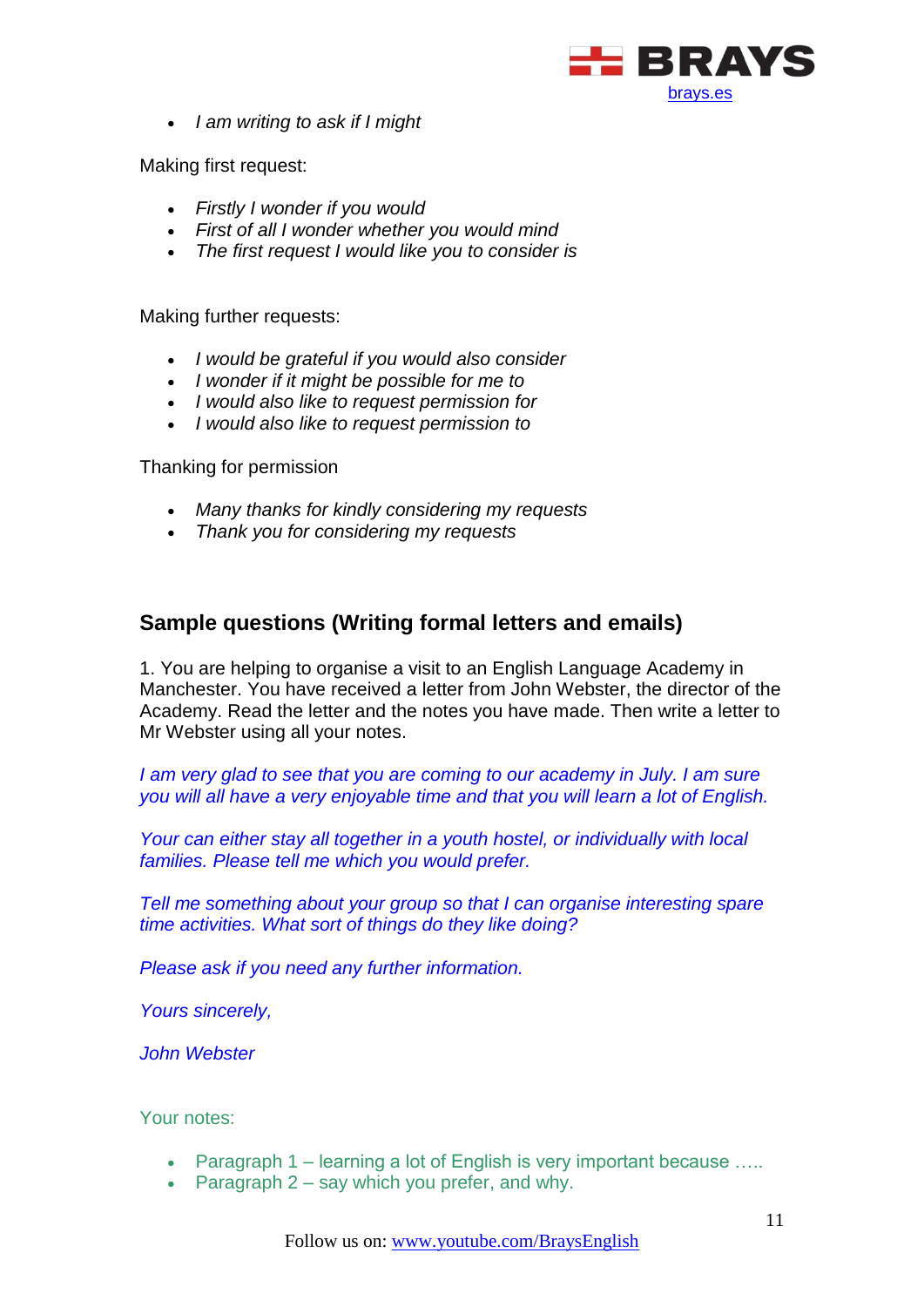

 Ask what the weather's like in Manchester and what clothes you will need.

Write your **letter in 140-190 words**. You must use grammatically correct sentences with accurate spelling and punctuation in a style appropriate for the situation.

#### 2. Write **140-190 words** in an appropriate style.

You have just returned from a trip to Canada. You flew there and back with Maple Air. You decide to write to the airline to complain about your flight and ask for some money back.

Read the advertisement and the notes you made and then, using the information, write a letter to the airline. You may add other relevant points of your own.

#### *FLY MAPLE AIR TO CANADA* We offer:

- 3 flights a day
- wide, comfortable seats
- friendly, well-trained staff
- a good choice of food special diets no problem
- the latest in-flight entertainment

#### **Phone 0179 765893 now or see your travel agent for more details.**

Your notes:

- Late boarding
- Staff quite rude
- No vegetarian food for me
- . Old film

Write your **letter of complaint**. Do not include any postal addresses.

3. Your parents have seen the following advertisement.

#### **IVY GRANGE HEALTH FARM**

A marvellous experience and wonderful opportunity to get you fit.

Individualised health and fitness programmes in charming rural setting.

They want you to send an email to ask for further details including answers to the following questions: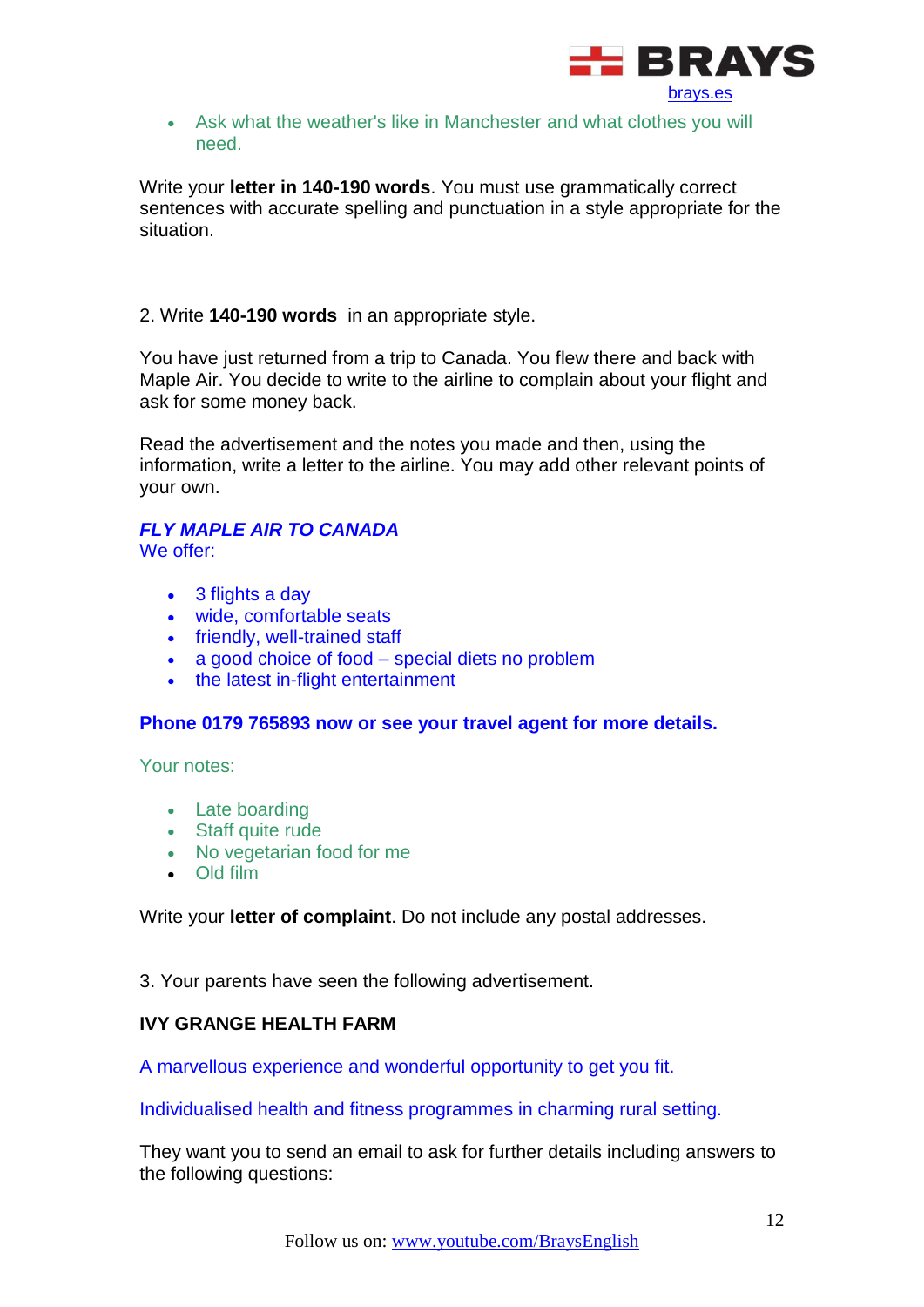

Where? Places available in August? How much for a week? Drinking allowed? Any trips? What type of exercise?

Write an email in **140-190 words** in an appropriate style.

[Click here](http://www.firstcertificatewriting.co.uk/live/paper-2-writing-part-2-formal-email/) for 5 samples of formal emails from First Certificate Writing, answers included, and [click here](http://www.firstcertificatewriting.co.uk/live/paper-2-writing-part-2-formal-letter/) for 5 formal letters, again with suggested answers.

## <span id="page-12-0"></span>**Part 2.2: Writing informal letters or emails**

## <span id="page-12-1"></span>**Introduction (Writing informal letters or emails)**

Writing informal letters and emails involves writing letters or emails to friends or relatives.

When writing an informal letter or email our language is more relaxed and we are able to use abbreviations which is rare in other forms of English writing, except perhaps when using direct speech.

Look also at "**Writing Formal Letters and Emails"** and compare.

## <span id="page-12-2"></span>**Useful phrases (Writing informal letters or emails)**

#### **Informal Letters - Greetings:**

- *Dear Jim*
- *Hello Jim*
- *Hi Jim*

#### **Informal Letters - Introductory paragraph:**

- *Sorry I haven't written for ages*
- *Sorry it's taken me so long to write*
- *How's it going?*
- *How are you?*
- *How are things with you?*
- *How are things?*

#### **An informal letter referring to good news:**

*Glad to hear about*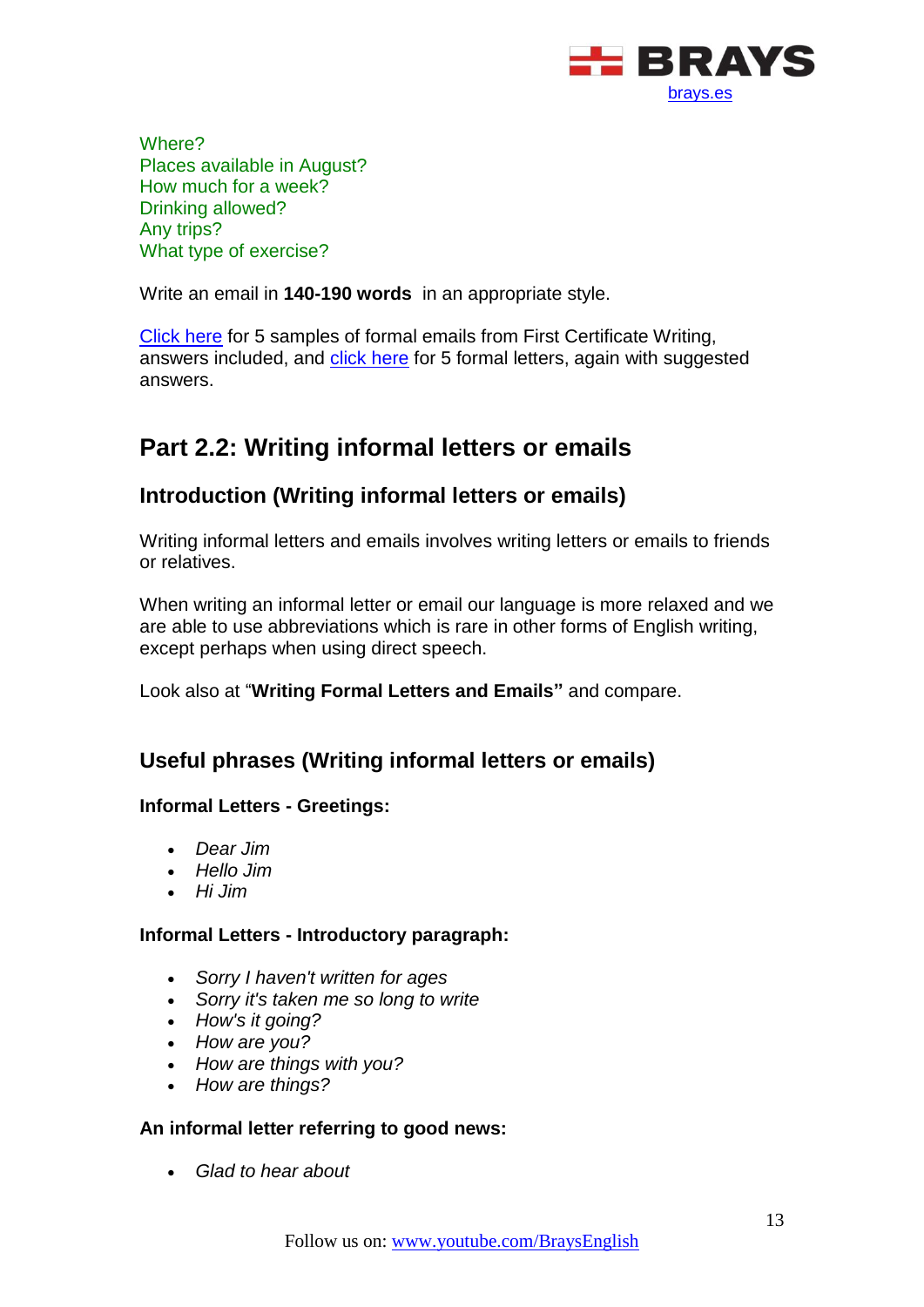

- *I'm really glad to hear about*
- *I'm very happy to hear about*
- *I was very happy to read about*
- *Great news about your*

#### **An informal letter referring to bad news:**

- *I'm extremely sorry to hear about*
- *I'm very sorry to hear about*
- *Sorry to read about*
- *Its very sad to hear about your*
- *I can't tell you how sad I am that*

#### **Informal Letters - Introducing points**

- *By the way*
- *Did you hear about*
- *Did you see*
- *Have you seen*
- *Tell me about*
- *Oh, another thing*

#### **Ending an informal letter or email:**

- *Well, time to go*
- *Well, it's time to go*
- *Well, got to go*
- *Well, time to close*
- I've got to leave off now
- *Write soon*
- *Make sure you write soon*
- *Love*
- *Lots of love*
- *All my love*
- *Will write again soon*
- *Look after yourself*
- *Take care of yourself*
- *All the best*
- *Everything good*

## <span id="page-13-0"></span>**Sample Questions (Writing Informal Letters and emails)**

1. Write **140-190** words in an appropriate style

Your Scottish friend, Maggie, has sent you an email asking you to help her organise a special surprise birthday party for her brother Rupert. Read Maggie's email and the notes you have made. Then write an email to Maggie using **all** your notes..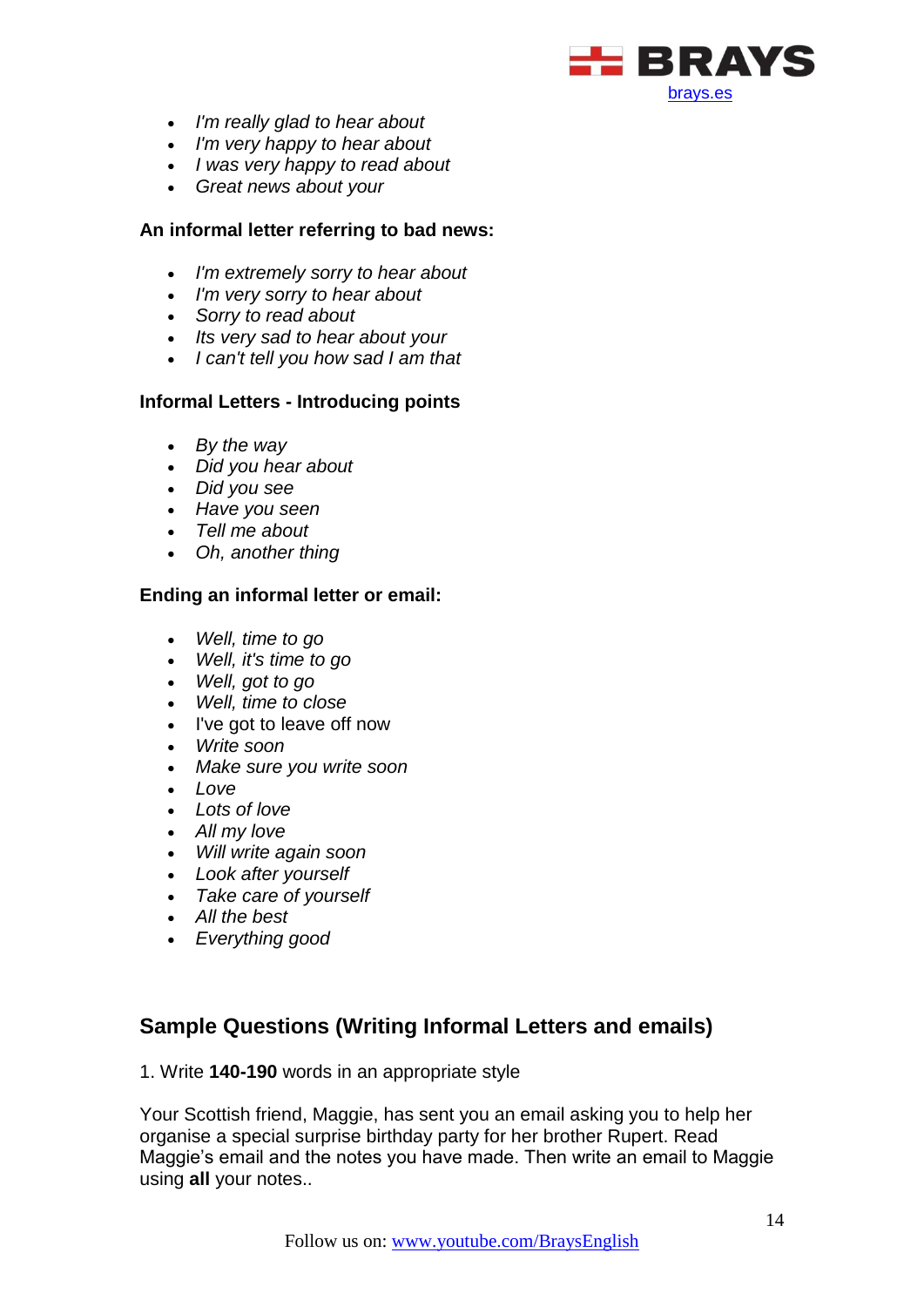

*We must make sure that Rupert doesn't know we are planning this surprise. I'm not sure how many people to invite but our house is definitely too small. Do you think we should book the Royal hotel for the evening and have the party there? You know that Rupert is very keen on music so we could hire a live band.*

*I've also been wondering what we could all buy as a present. What do you think?* 

*Could you come the day before the party to help with preparations. There's a*  lot to plan so I'd really like your help. Can you suggest something else that will *really make the party special?* 

*All for now.*

*best wishes,*

#### *Anne*

Your notes:

- Paragraph 1 Royal Hotel sounds OK but very expensive
- Paragraph 2 Rupert really enjoys fishing
- Paragraph 3 Sorry, busy that day.
- Paragraph 3 Something else Yes, how about ....

Write your **email**. You must use grammatically correct sentences with accurate spelling and punctuation in a style appropriate for the situation.

#### 2. Write **140-190 words** in an appropriate style.

You are studying in Britain and you've recently received a letter from a friend, Susan, who is interested in in arranging a day trip for a group of students. Read Susan's letter, the advertisement and the notes you have made. Then write a letter to Susan, using **all** your notes.

*….. and the students in my class are really interested in going on a day trip. I know you went on a boat trip with your class recently. Could you tell me what it was like and whether you'd recommend it?*  **Susan** 

#### **Castle and Lake Boat Trips**

- Departures 9 a.m. or 11 a.m. daily
- Lunch at restaurant
- Afternoon at lake with choice of water sports
- Reasonable prices with reductions for groups

#### Your notes: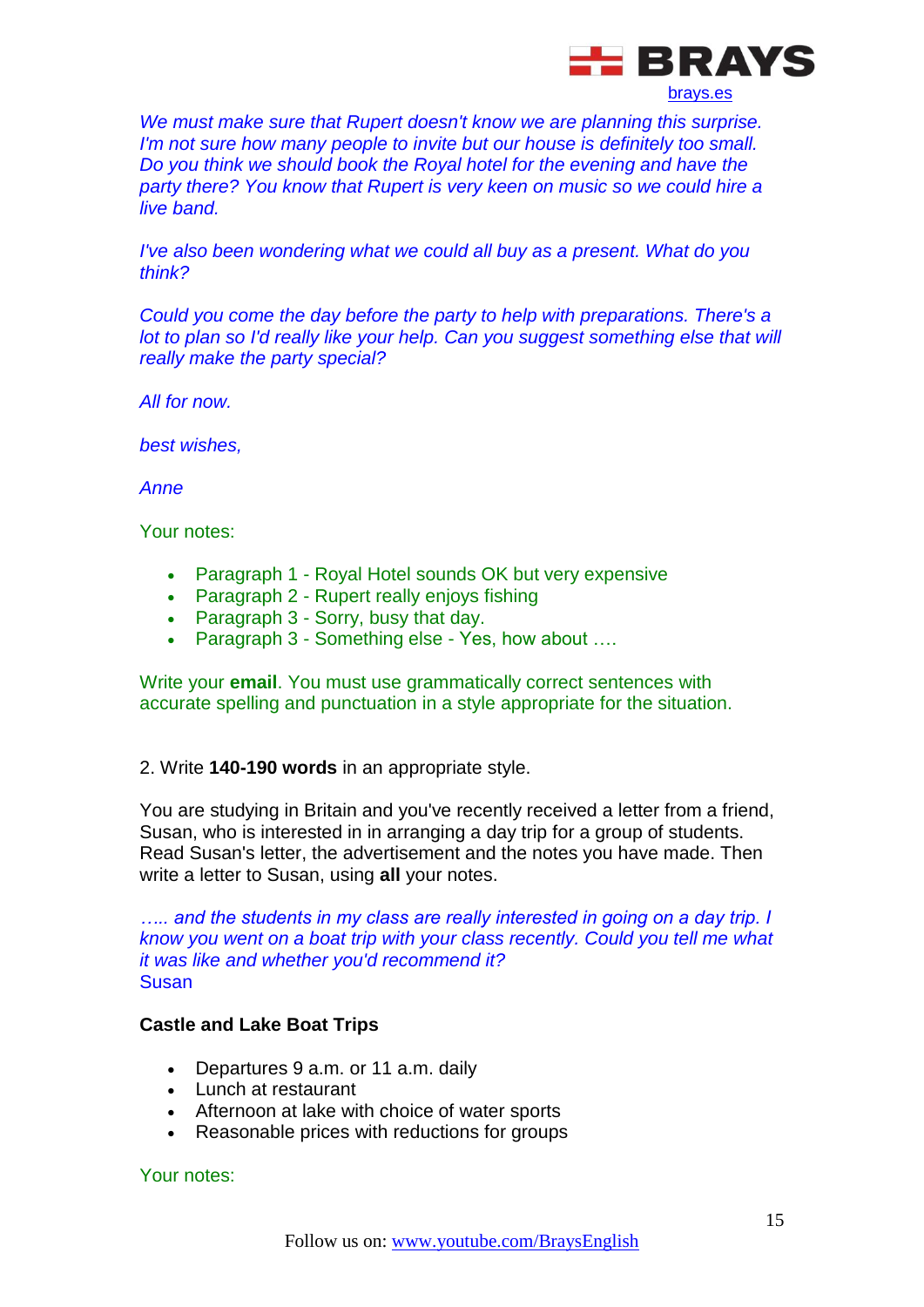

- Earlier boat less crowded
- Take a packed lunch because ........
- You must try ……..(watersport)
- Group minimum is 15

Write your **letter**. You must use grammatically correct sentences with accurate spelling and punctuation in a style appropriate for the situation.

3. Your friend, Jim, has written you an email, part of which says:

My parents have given me some money for passing my exams. I don't know whether to spend it on going to watch United in Madrid, or whether I should save up a bit more and buy some clothes. What do you think?

Write an email in reply in **140-190 words**.

5 more sample informal email questions with answers, from First Certificate Writing, can be [found on this page.](http://www.firstcertificatewriting.co.uk/live/paper-2-writing-part-2-informal-email/) An informal letter can be [found here.](http://www.firstcertificatewriting.co.uk/live/part-2-informal-letter-7/)

## <span id="page-15-0"></span>**Part 2.3: Writing articles**

## <span id="page-15-1"></span>**Introduction and tips (Writing articles)**

- ANSWER THE QUESTION
- PLAN your article.
- Give your article a title.
- Make sure you have at least 4 paragraphs.
- Ask rhetorical questions to get your readers' attention. Eg. What would the world be like without oil? What will life be like in 20 years time?
- Speak directly to your readers. Eg. Let's just imagine some of the possibilities.
- Give examples where appropriate.
- Use humour where appropriate
- Give a conclusion and summary in the last paragraph.
- Finally, give your opinion where appropriate.
- REVISE your article to correct mistakes.

## <span id="page-15-2"></span>**Useful phrases (Writing articles)**

#### **Rhetorical phrases:**

- *Have you ever ……..?*
- *What do you think about ……..?*
- *Are you one of those people who thinks that ……?*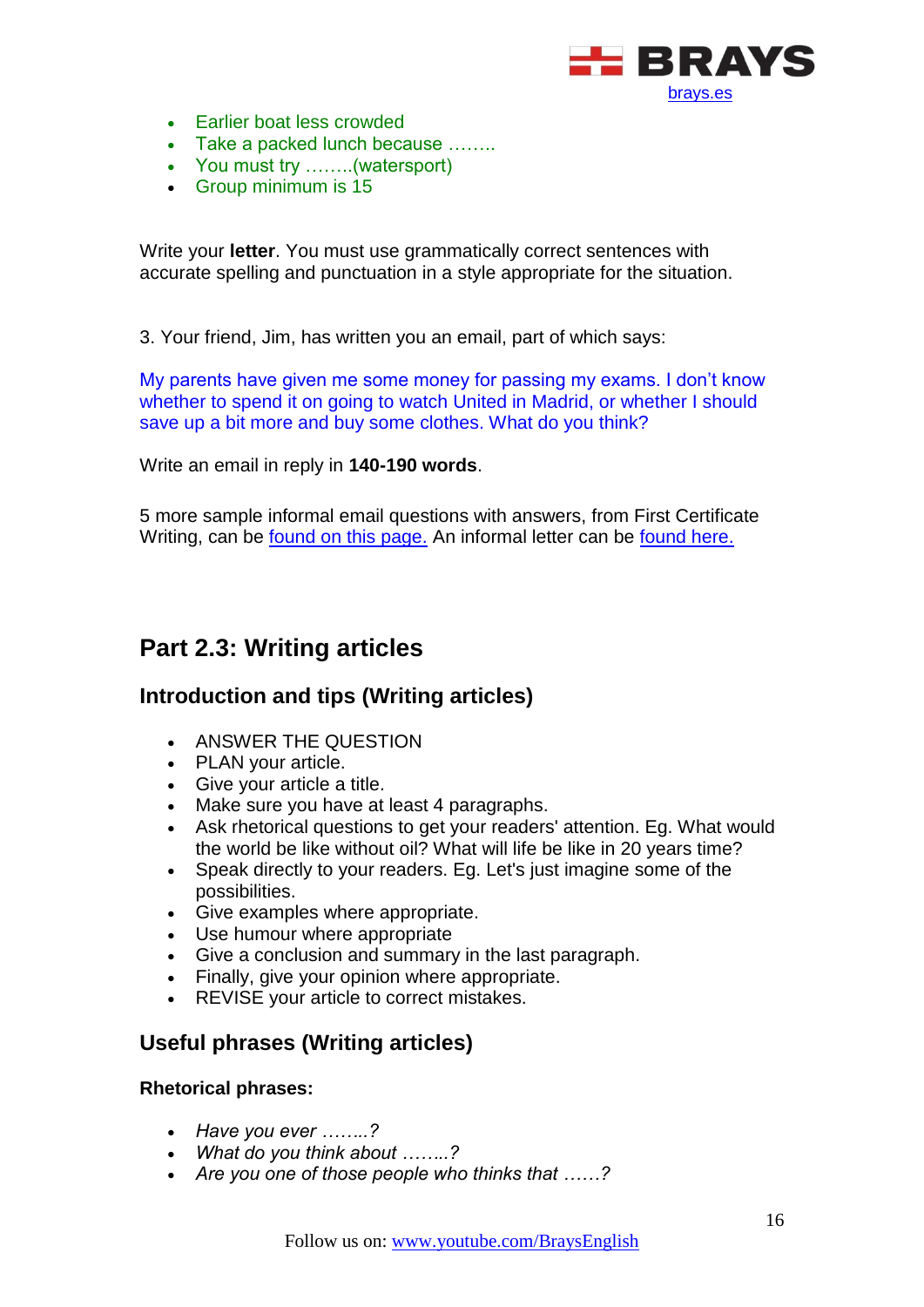

- *Are you one of those people who …....?*
- *What would life be like if ……?*
- *Will the future bring us ….. ?*

#### **Introducing your first point:**

- *Firstly*
- *In the first place*
- *First of all*
- *The first thing to consider is*
- *One thing to consider is*
- *To begin with*

#### **Introducing more points:**

- *Secondly*
- *Another consideration*
- *Yet another consideration*
- *Another thing to consider is*
- *Added to that*
- *Apart from that*
- *In addition to this*

#### **Introducing your final points:**

- *In conclusion*
- *To conclude*
- *To sum up*
- *So*

#### **Introducing your opinion:**

- *I think*
- *In my opinion*
- *Personally I believe that*
- *In my view*
- *If you ask me*
- *To my mind*
- *My personal opinion is*

## <span id="page-16-0"></span>**Sample questions (Writing articles)**

1. You see this announcement in your school's English language magazine .

#### *New Clubs after School*

*Your school wants to start some new after school clubs. Chess, table-tennis, judo, guitar playing and cookery have been suggested as possible clubs. What do you think?*

*Tell us which one of these five ideas you like best and why.*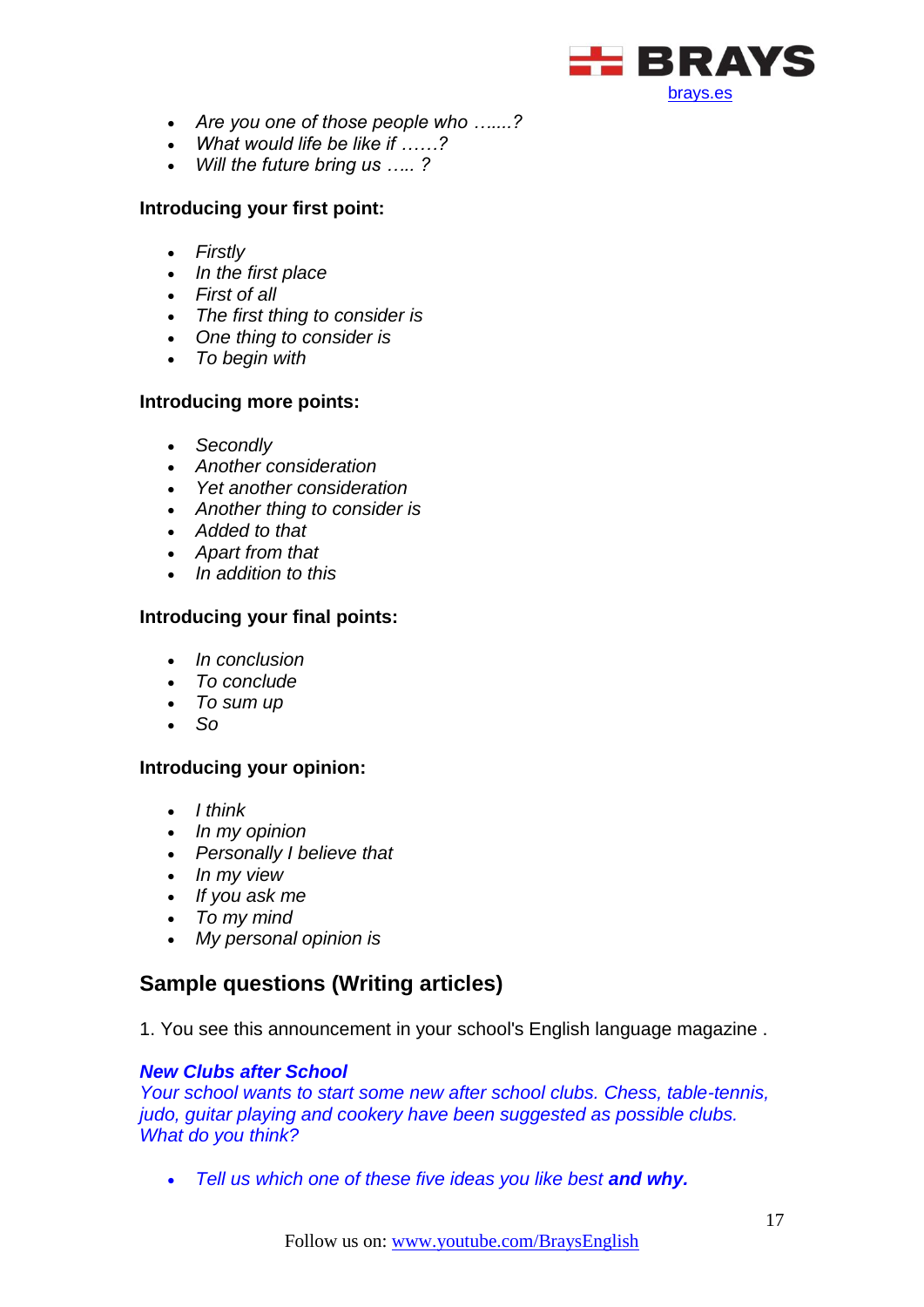

 *Make one other suggestion for a new club and explain why it would be a good idea.*

Write your **article** in **140-190 words** in an appropriate style.

2. You see this announcement in the *Leisure and Entertainment* magazine.

*Could you live without internet for a month?* Write and tell us what difference this would make to your life. We will publish the best article.

Write your **article** in **140-190 words** in an appropriate style.

3. You see this announcement in a magazine.

We invite you to write an article on '*The City of the Future'.* In what ways will Cities be different in the future? In what ways will they be the *same? The writer of the best article will receive a prize.*

Write your **article** in **140-190 words** in an appropriate style.

3 more sample article questions from First Certificate Writing, with answers, [can be found here.](http://www.firstcertificatewriting.co.uk/live/paper-2-writing-part-1-articles/)

## <span id="page-17-0"></span>**Part 2.4: Writing reports**

## <span id="page-17-1"></span>**Introduction and tips (Writing reports)**

- **ANSWER THE QUESTION**
- PLAN your report.
- Make sure you have at least 4 paragraphs.
- Every paragraph should have a heading which explains what the paragraph is about.
- You first paragraph heading will be INTRODUCTION and your last, **CONCLUSION**
- Always start with To: E.g. *To: Ms Jones*
- Put From: on the line below and then add your name.
- Put Subject: on the next line. Choose a heading that describes clearly what the report is about.
- You do not need to put the date but you can if you want to.
- Use formal language.
- Do not use contractions.
- Try to make recommendations in the final paragraph.
- REVISE your report to correct mistakes.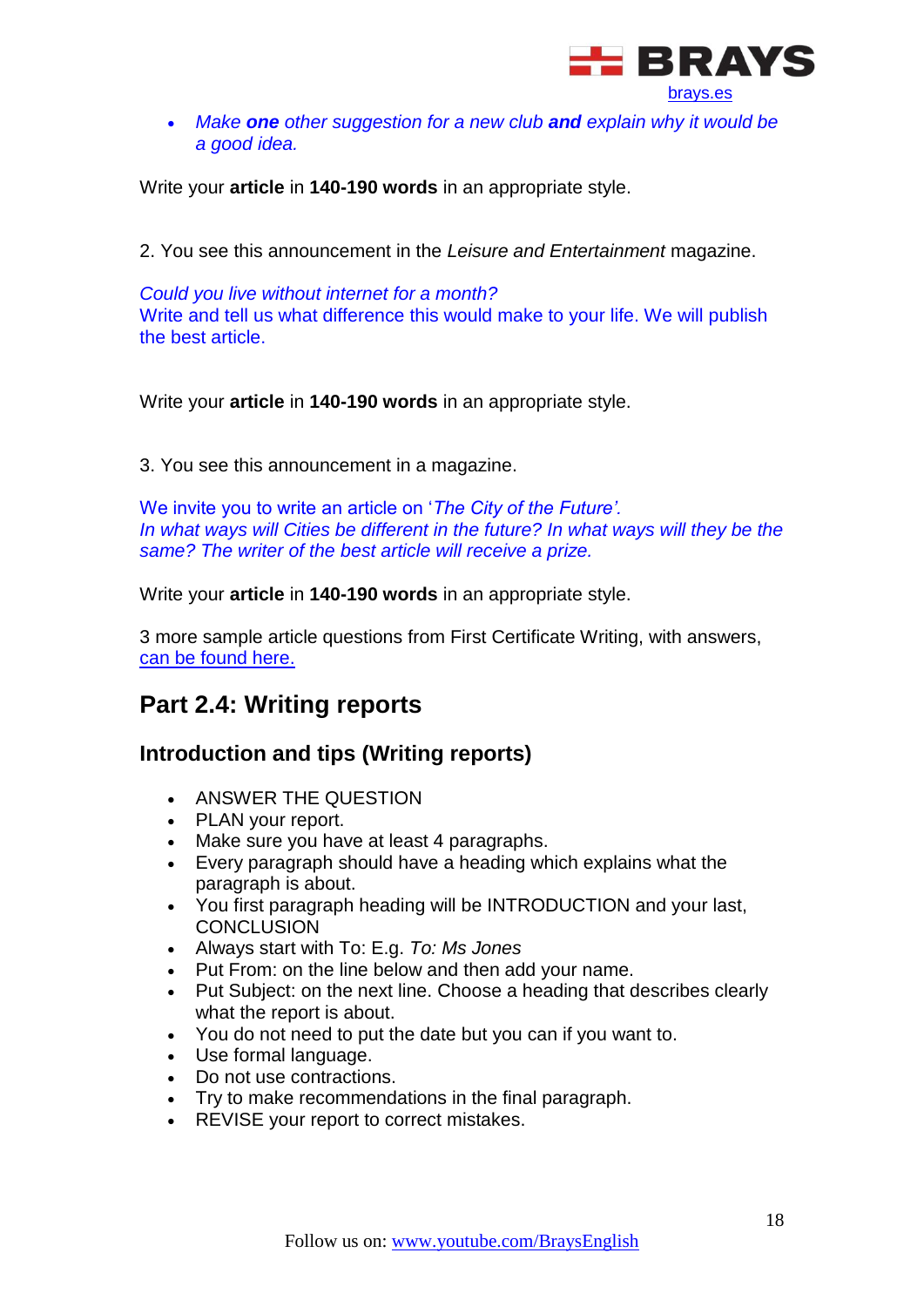

## <span id="page-18-0"></span>**Useful phrases (Writing reports)**

#### **Introductory Information:**

- *To:*
- *From:*
- *Subject:*
- *Date:*

#### **Headings - to include:**

- *Introduction:*
- *Subject of each paragraph:*
- *Conclusion or recommendation(s):*

#### **Introductory Paragraph**

- *As requested I have …..*
- *This involved visiting …….*
- *This involved looking at …….*
- *This involved investigating …..*
- *My findings are outlined below.*
- *My findings are presented below.*
- *I outline my findings below.*

#### **Recommending:**

- *I would like to suggest ……*
- *I would like to recommend ……*
- *I therefore suggest ……*
- *I therefore recommend ……*
- *I therefore suggest that we do not ……*
- *I therefore recommend that we do not ……*
- *I therefore do not suggest ……*
- *I therefore do not recommend ……*
- *I therefore recommend ……*
- *I believe we should recommend ……*
- *I believe we should not recommend ……*
- *You may wish to consider ……*

## <span id="page-18-1"></span>**Sample questions (Writing reports)**

1. You help out at a music festival which is held in your town every year. This takes place outdoors over one weekend. The organisers want to improve the festival and so have asked you to write a short report.. You should comment on the site, the programme, the food and other facilities, the cost and anything else you consider relevant.

Write your **report of 140-190 words** in an appropriate style.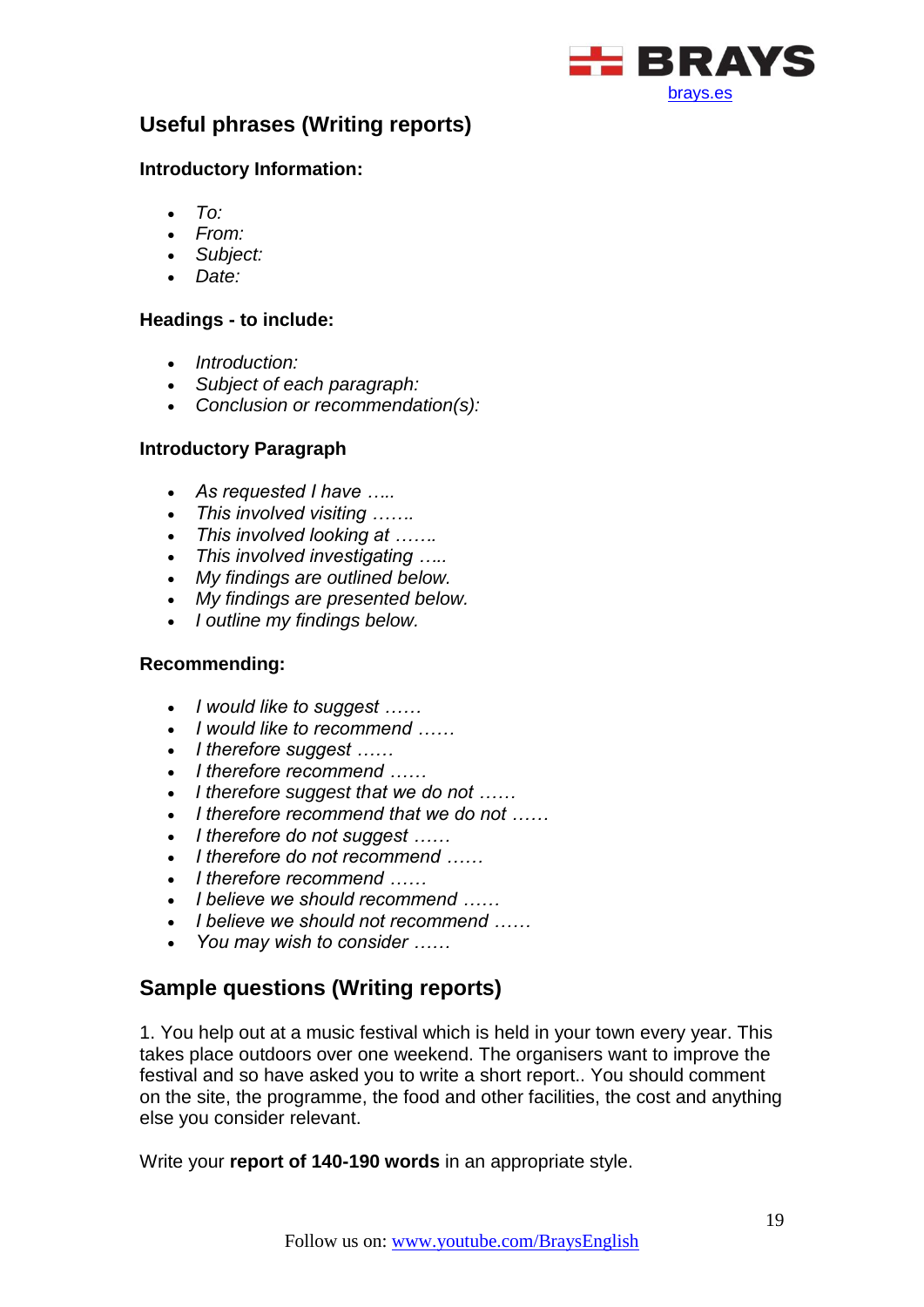

2. Some American students are on an exchange programme with your college for a month. The college has asked you to write a report on entertainment in

your area for the teacher who is in charge of the group. You should give advice on such things as types of entertainment, venues and prices.

Write your **report of 140-190 words** in an appropriate style.

3. Your head teacher (or University Chancellor) has sent you a letter explaining that the government is awarding 50, 000 euro grants to organizations which are making big efforts to become greener.

He asks you to tour the school (or university) to see what can be done to make the building more environmentally friendly.

Then he wants you to write a report describing the current situation and making recommendations on how improvements can be made.

Write your **report in 140-190 words** in an appropriate style.

4. You belong to a youth club which is subsidised by the village council. The youth club leader has asked you to write a report on the activities of the club to help the council decide whether or not they will increase the small grant they give every year.

Write your **report in 140-190 words** in an appropriate style.

## <span id="page-19-0"></span>**Part 2.5: Writing reviews**

## <span id="page-19-1"></span>**Introduction and tips (Writing reviews)**

- **ANSWER THE QUESTION**
- PLAN your review.
- Make sure you have at least 4 paragraphs.
- Choose an appropriate title.
- The introduction will talk about what's being reviewed.
- Use a relaxed, friendly, chatty style.
- You can use contractions such as I'm, I've etc..
- Use a new paragraph for each point you want to make.
- Give your opinion.
- In the concluding paragraph give your opinion.

## <span id="page-19-2"></span>**Useful phrases (Writing reviews)**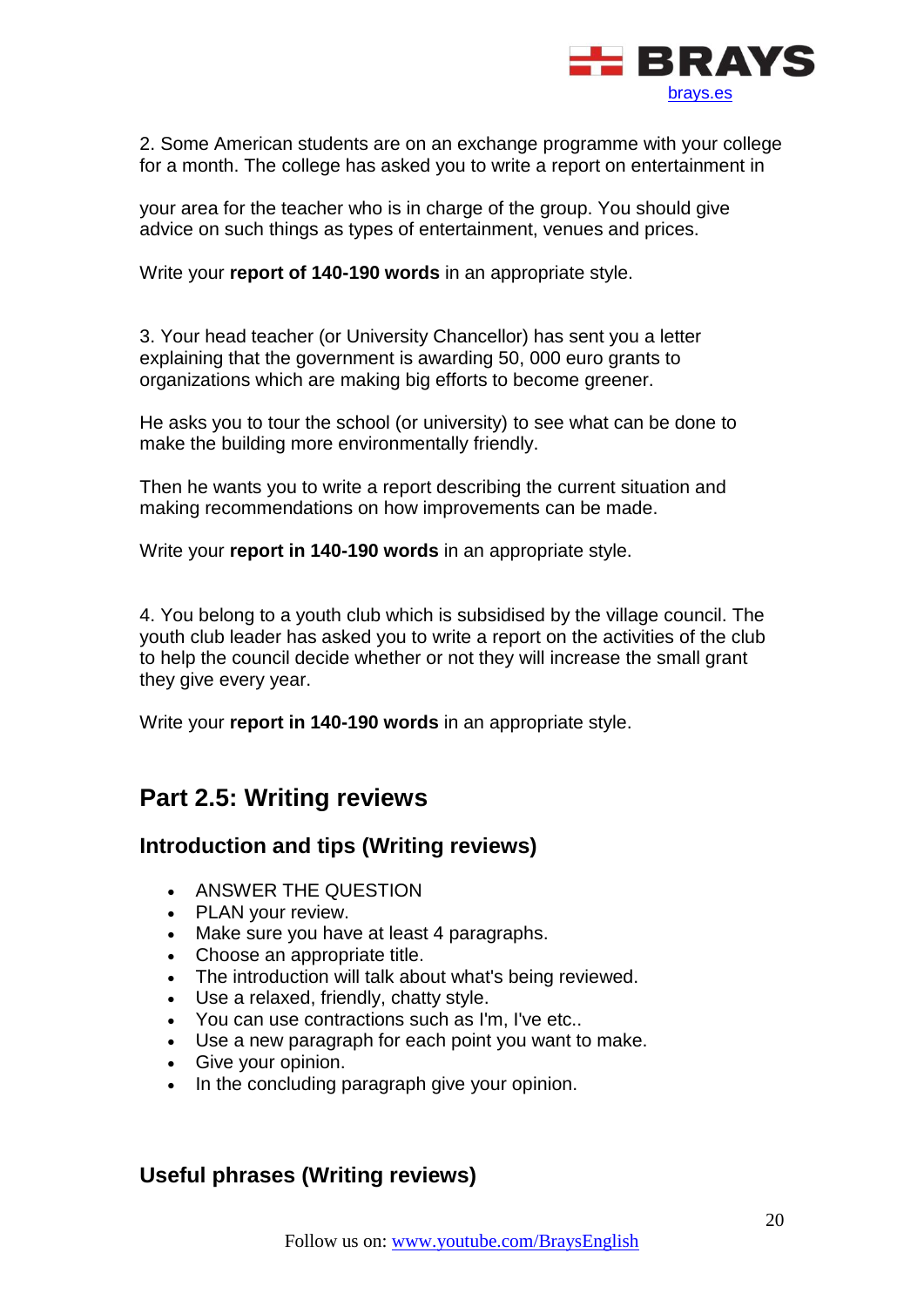

#### **What I liked**

- *What I liked most was …..*
- *The thing I liked most was ….*
- *I was pleasantly surprised by …..*
- *….. would appeal to …..*
- *If you get a chance to ….*

#### **What I disliked**

- *What I disliked most was …..*
- *I was disappointed by ……*
- *I was disappointed with …..*
- *I was very disappointed by …..*
- *I was very disappointed with ….*

#### **Reviews of books:**

- *main character*
- *is set in*
- *comedy*
- *science fiction*
- *thriller*
- *romance*
- *comedy:*
- *author*
- *written by*
- *chapter*
- *factual*
- *fiction*
- *unbelievable*
- *bestseller*
- *chapter*
- *ending*

#### **Reviews of films, tv programmes, plays:**

- *lead role*
- *star role*
- *star*
- *star actor*
- *star actress*
- *starring*
- *secondary role*
- *He plays a …….*
- *She plays a …….*
- *written by ….*
- *is set in …..*
- *based on a true story …..*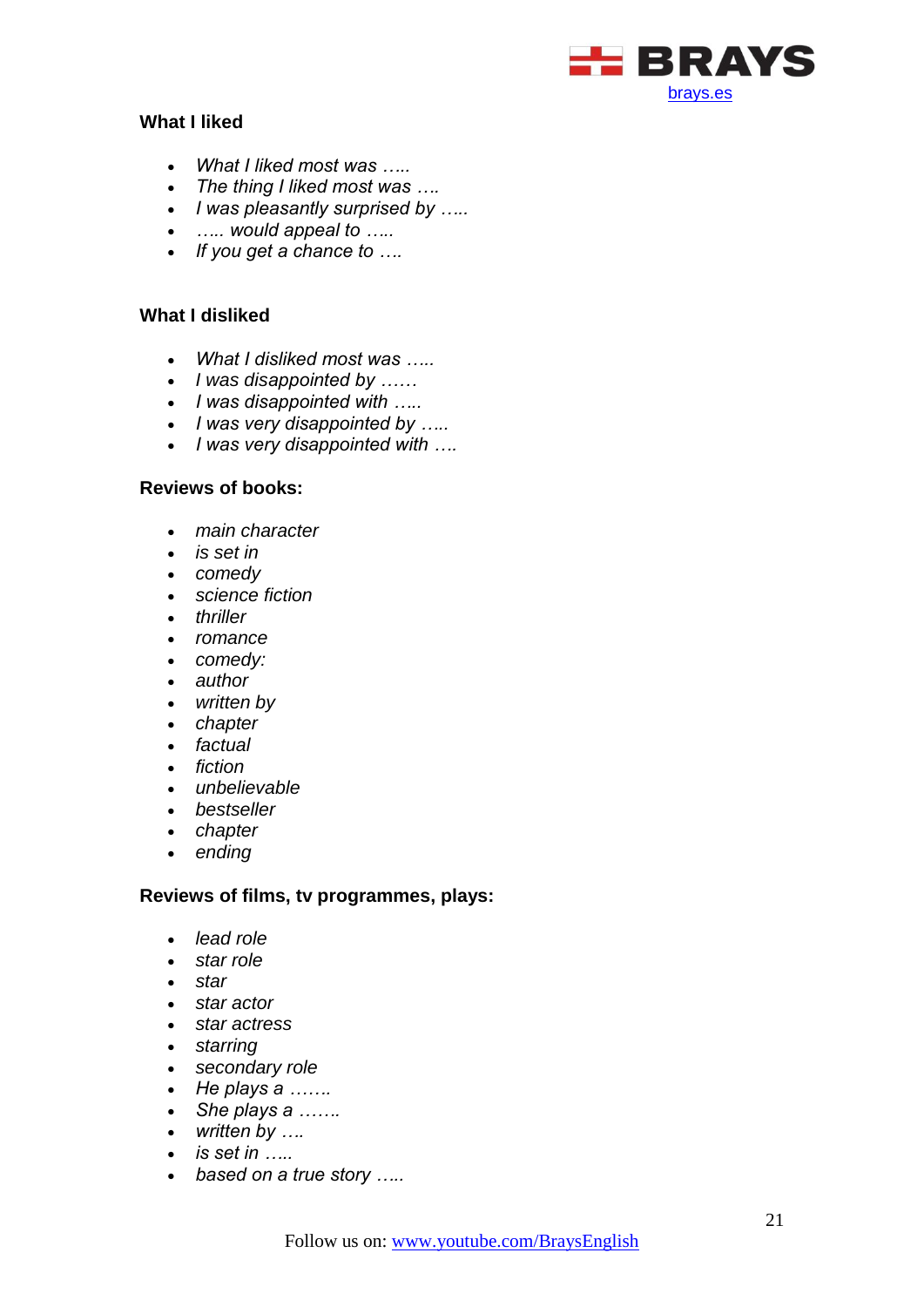

- *believable*
- *true to life*
- *not very believable*
- *far-fetched*
- *comedy*
- *romance*
- *science fiction*
- *ending*

#### **Reviews of hotels, restaurants, etc:**

- *location*
- *service*
- *setting*
- *attractive setting*
- *disappointing setting*
- *owned by*
- *run by*
- *head chef (restaurant)*
- *waiters (restaurant)*
- *staff …….*
- *staff at reception …….(hotel)*
- *hotel facilities ….*
- *reasonable prices …..*
- *good value for money …..*
- *excellent value for money …..*
- *expensive*
- *a bit expensive*
- *overpriced*
- *not worth the money*
- *poor value for money*
- *always fully booked*
- *book in advance*

## <span id="page-21-0"></span>**Sample questions (Writing reviews)**

1. Your teacher has asked you to write a review for a book you have read recently. The best reviews will go in the school magazine. Review the book giving your opinion and saying whether or not you would recommend it.

Write your **review in 140-190 words** in an appropriate style.

2. Your teacher has asked you to write a review for a film you have seen recently on DVD or at the cinema. The best reviews will go in the school magazine. Review the book giving your opinion and saying whether or not you would recommend it.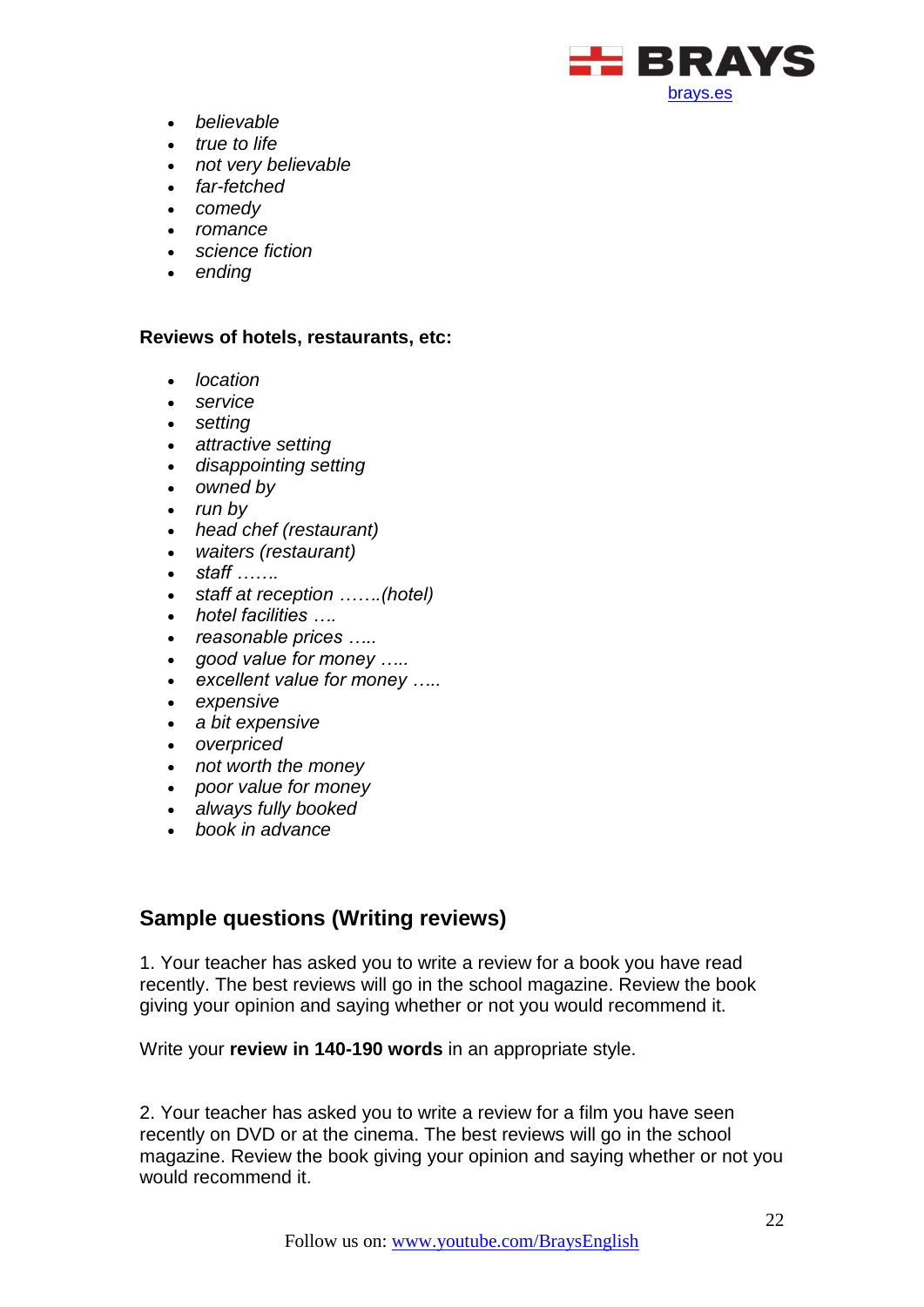

Write your **review in 140-190 words** in an appropriate style.

3. At school you are building a tourist website in English. Your teacher has asked you to write a review of a restaurant you have eaten at in your town. Review the restaurant giving your opinion and saying whether or not you would recommend it.

Write your **review in 140-190 words** in an appropriate style.

**Further examples** from Flo-Joe, for all writing types, can be found on this [page.](http://www.flo-joe.co.uk/fce/students/writing/makeover/archive.htm) A great site with authentic answers + marking with codes included.

[Exam English Help](http://englishexamhelp.com/fce-writing/) is another very good site with FCE Writing Samples and advice.

## <span id="page-22-0"></span>**Finally**

We at Brays hope that the information you have read helps you master the English language.

The fact that you have read this far should prove useful. But, obviously, the more you write, the better you become, especially if you have a good teacher to guide you.

To get the best from what you have read you need now to go to the next important stage:

- Select a question!
- Answer it
- Ask a tutor to guide you through the correction
- Repeat the process
- Repeat again and again

The more practice and guidance you have, the better you will become.

If you don't have someone with a sufficiently high level to guide you then [contact us here.](http://brays.es/contacto) If you live in Santander or Getafe we have small classes specialising in correction of writings and spoken English (with free online courses for FCE or FCE for Schools)

#### **Online tutoring**